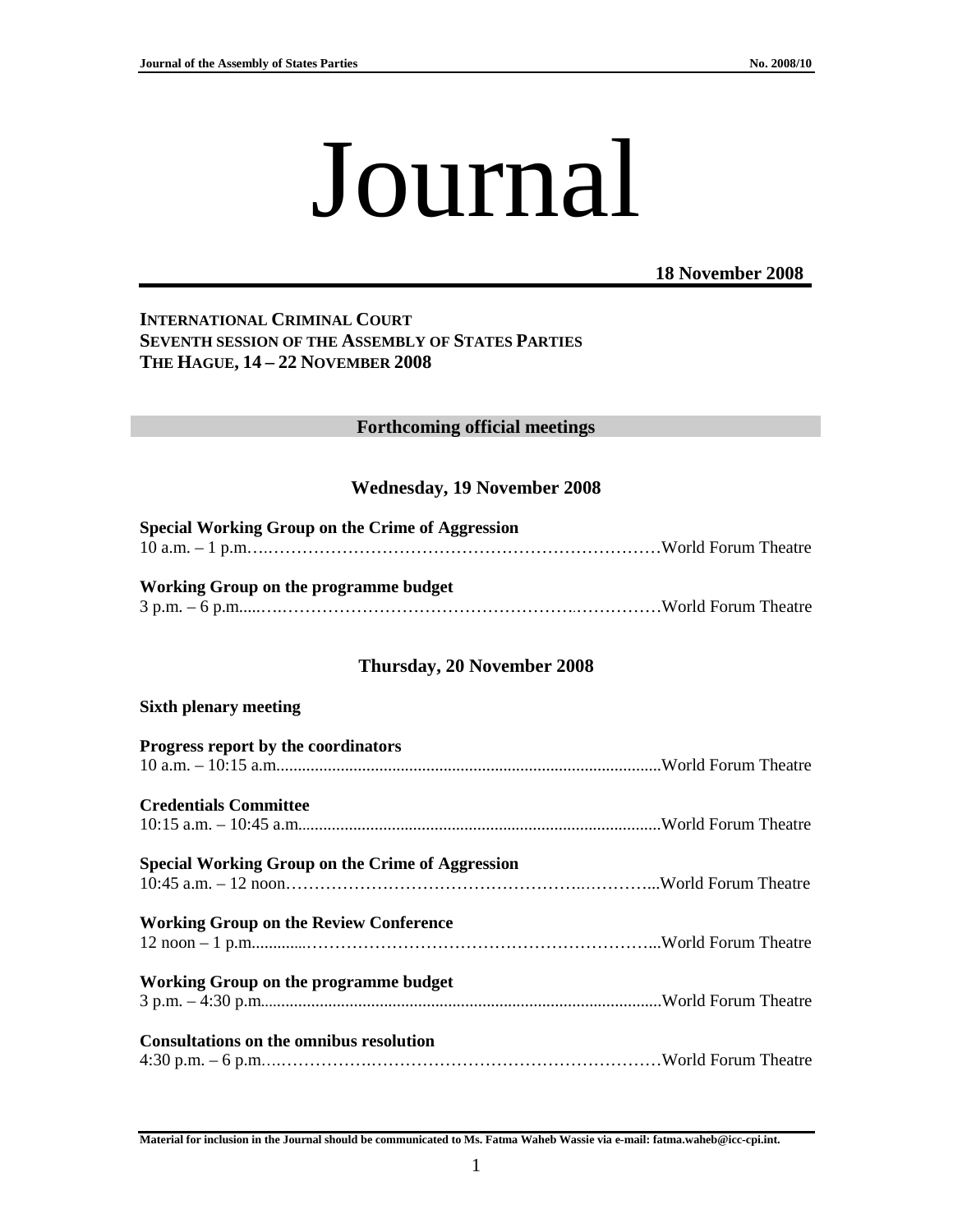## **Friday, 21 November 2008**

| <b>Working Group on the Review Conference</b> |  |
|-----------------------------------------------|--|
| <b>Credentials Committee</b>                  |  |
| Consultations on the omnibus resolution       |  |
| <b>Reserved</b>                               |  |

## **Saturday, 22 November 2008**

### **Seventh plenary meeting**

| - Consideration of reports            |  |
|---------------------------------------|--|
| - Report of the Credentials Committee |  |
| - Oral report of the Rapporteur       |  |
| - Adoption of the report              |  |
| - Closure of the session              |  |
|                                       |  |
| <b>Reserved</b>                       |  |

3 p.m. – 6 p.m.....….…………………………………………….……………World Forum Theatre

# **Other forthcoming meetings**

## **Wednesday, 19 November 2008**

| <b>European Union Presidency coordination meeting on the Assembly of States Parties</b>                                                         |  |
|-------------------------------------------------------------------------------------------------------------------------------------------------|--|
| <b>Coordination meeting of the League of Arab States</b>                                                                                        |  |
|                                                                                                                                                 |  |
| Informal consultations on permanent premises                                                                                                    |  |
| Informal consultations on the programme budget                                                                                                  |  |
| ICC presentation on Legal Tools (hosted by the Netherlands and co-sponsored by Austria,<br>Germany, Norway, Switzerland and the United Kingdom) |  |
|                                                                                                                                                 |  |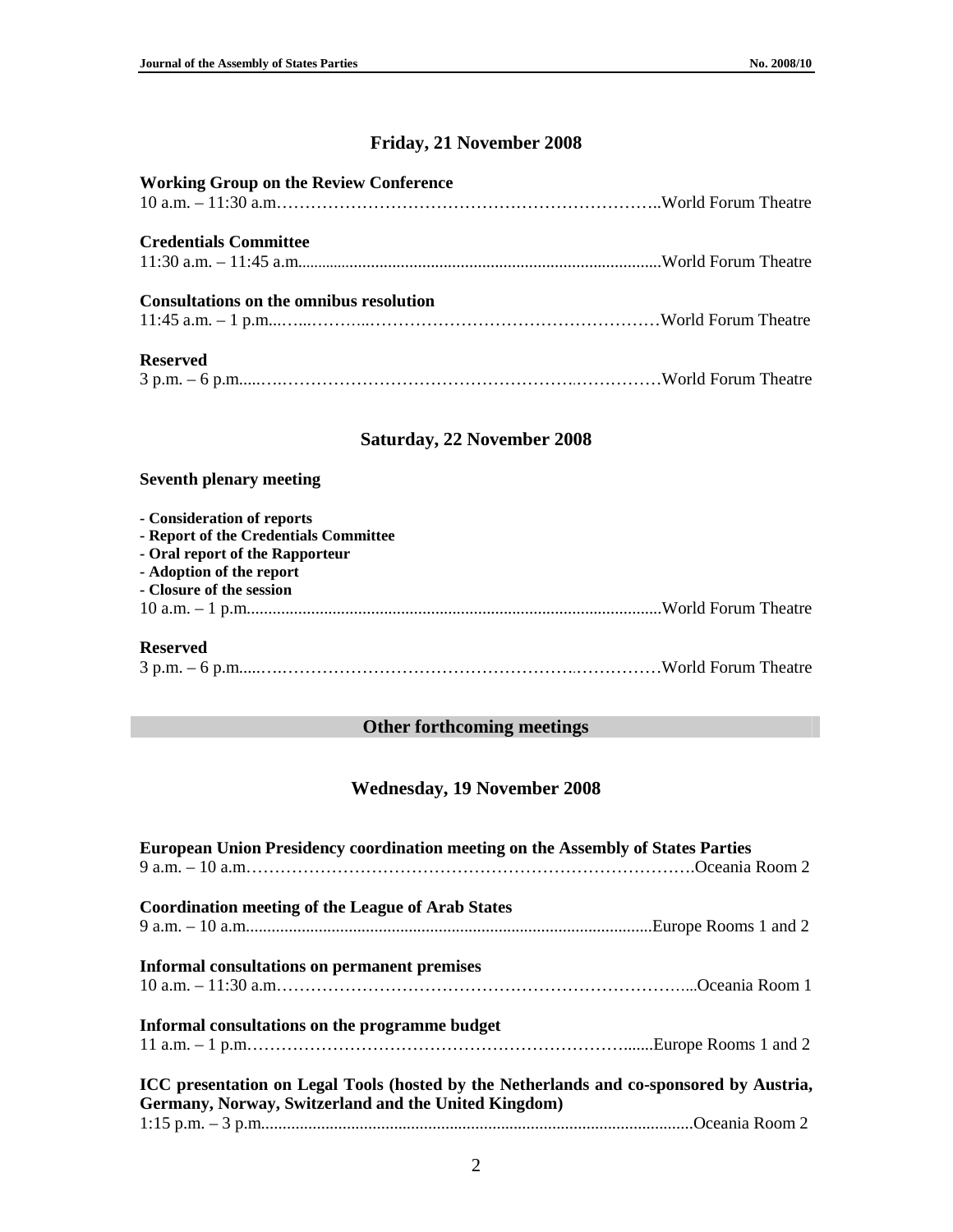| CICC meeting for Governments and NGOs on article 16: Legal and Political Implications |                                                                                          |
|---------------------------------------------------------------------------------------|------------------------------------------------------------------------------------------|
|                                                                                       |                                                                                          |
| Visit to the International Criminal Court <sup>1</sup>                                |                                                                                          |
|                                                                                       |                                                                                          |
|                                                                                       |                                                                                          |
| the Embassy of South Africa and The Institute for Security Studies)                   | Launch of "The African Guide to International Criminal Justice" and reception (hosted by |
|                                                                                       |                                                                                          |
|                                                                                       |                                                                                          |
|                                                                                       | Thursday, 20 November 2008                                                               |
| <b>Bureau meeting</b>                                                                 |                                                                                          |
|                                                                                       |                                                                                          |
|                                                                                       | Launch of Human Rights Watch report in French "Courting History; the Landmark ICC        |
| <b>First Years"</b>                                                                   |                                                                                          |
|                                                                                       |                                                                                          |
|                                                                                       |                                                                                          |

| <b>Bureau meeting</b>                                                                                                                                 |
|-------------------------------------------------------------------------------------------------------------------------------------------------------|
|                                                                                                                                                       |
| Launch of Human Rights Watch report in French "Courting History; the Landmark ICC<br><b>First Years"</b>                                              |
|                                                                                                                                                       |
| <b>Outreach activities of the International Criminal Court</b>                                                                                        |
|                                                                                                                                                       |
| Briefing on the Trust Fund for Victims (hosted by the Embassies of Canada and Jordan on<br>behalf of the Friends of the International Criminal Court) |
| <b>Visit to the International Criminal Court</b>                                                                                                      |
| CICC debriefing with Governments on the new United States of America administration<br>and the International Criminal Court                           |
|                                                                                                                                                       |
| Reception (hosted by the Permanent Representative of Belgium to the International<br><b>Organizations in The Hague)</b>                               |
|                                                                                                                                                       |

#### **Friday, 21 November 2008**

#### **Bureau meeting**

 1 Delegates interested in visiting the ICC building are invited to the Court on Wednesday 19 November 2008, 13:30 – 16:00 hours, and on Thursday 20 November 2008, 13:30 – 16:00 hours. Delegates are kindly requested to register for the visit at the Registration Desk in the World Forum Convention Center. For all queries, please contact Mr. Patrick Nicolle, Public Information and Documentation Section of the Court, at +31-(0)70-515 8186. Transportation to and from the Court has been arranged.